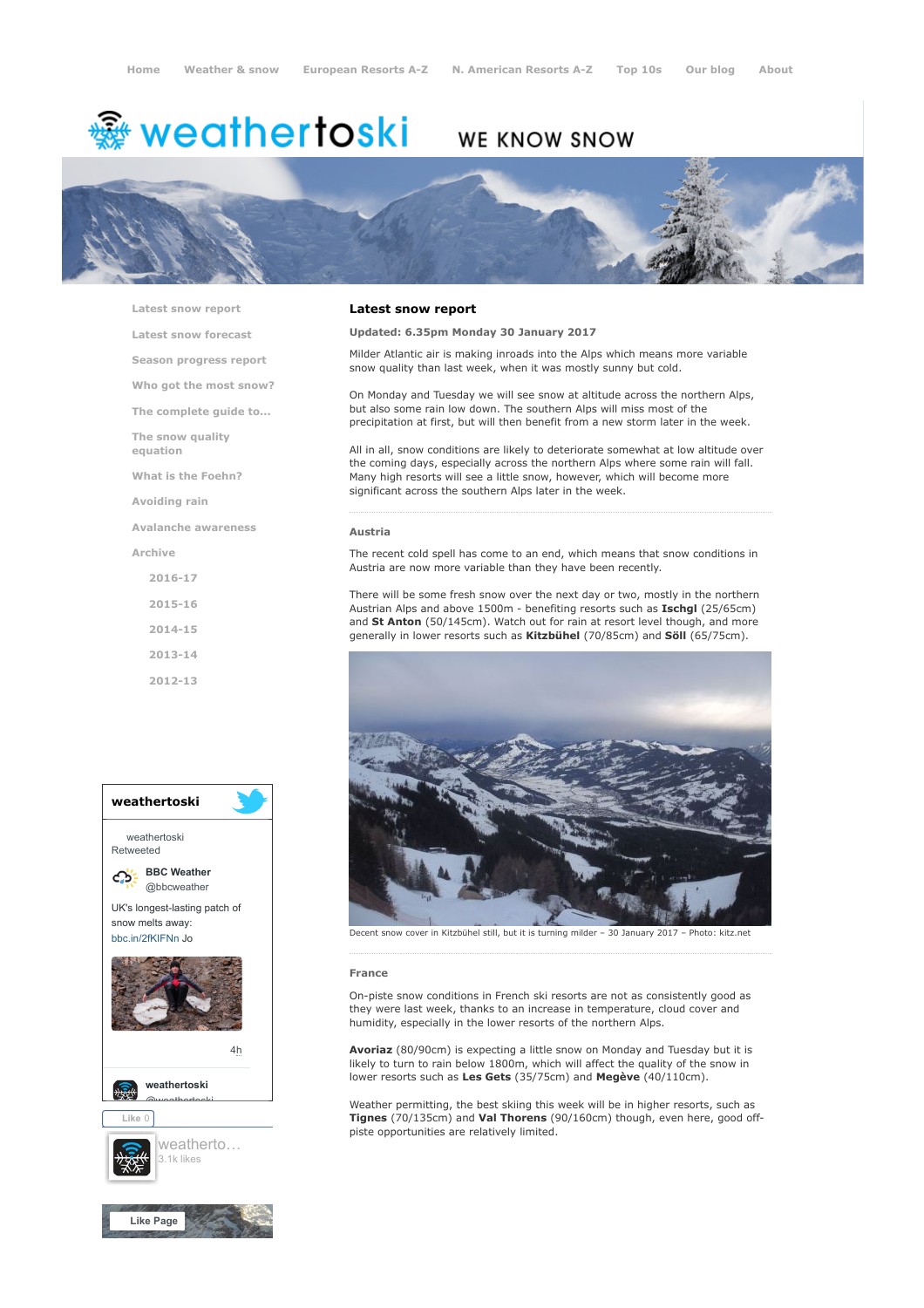Follow me on: **Ewitte** 

[Tweet](https://twitter.com/intent/tweet?original_referer=https%3A%2F%2Fwww.weathertoski.co.uk%2Fweather-snow%2Farchive%2Fsnow-report-30-01-2017%2F&ref_src=twsrc%5Etfw&text=Weather%20to%20ski%20-%20Snow%20report%20-%2030%20January%202017&tw_p=tweetbutton&url=https%3A%2F%2Fwww.weathertoski.co.uk%2Fweather-snow%2Farchive%2Fsnow-report-30-01-2017%2F)

Tweet this page





# Contact us...

Got a burning question about weather or snow conditions in the Alps? [Contact us](https://www.weathertoski.co.uk/about-1/contact-us/) and we'll do our best to answer it...

#### E: [info@weathertoski.co.uk](mailto:fraser@weathertoski.co.uk)

T: +44 (0)20 3151 3154



A mixture of rain and snow in Megève today – 30 January 2017 – Photo: megeve.com

## Italy

The best natural snow cover in Italy remains in the west, where there was further snow over the weekend. Cervinia currently has settled snow depths of 35/115cm, while Sestriere has 50/140cm.

Further east, resorts may be much more reliant on artificial snow but there is still plenty of good piste-skiing to be had. The **Dolomiti Superski** area (e.g. Val Gardena, Alta Badia) has well over 1000km of runs open on a very modest (mostly artificial) base of just 20-30cm.



Still bright in Champoluc this afternoon, despite lots of cloud generally across the Alps – 30 January 2017 – Photo: regione.vda.it

#### Switzerland

Some Swiss ski resorts will see a little new snow on Monday and Tuesday but, with milder air in the mix, it will turn to rain below 1500-1800m. Snow conditions are therefore quite mixed across Switzerland, with the best skiing in high altitude resorts such as Zermatt (5/120cm) and Saas-Fee (17/144cm).

Further north, Villars (40/80cm) still has good cover but snow quality will be less consistent than we saw last week due to the milder weather.



A little fresh snow at altitude in the Portes du Soleil today. This is Les Crosets – 30 January 2017 – Photo: telechampery.ch

Rest of Europe